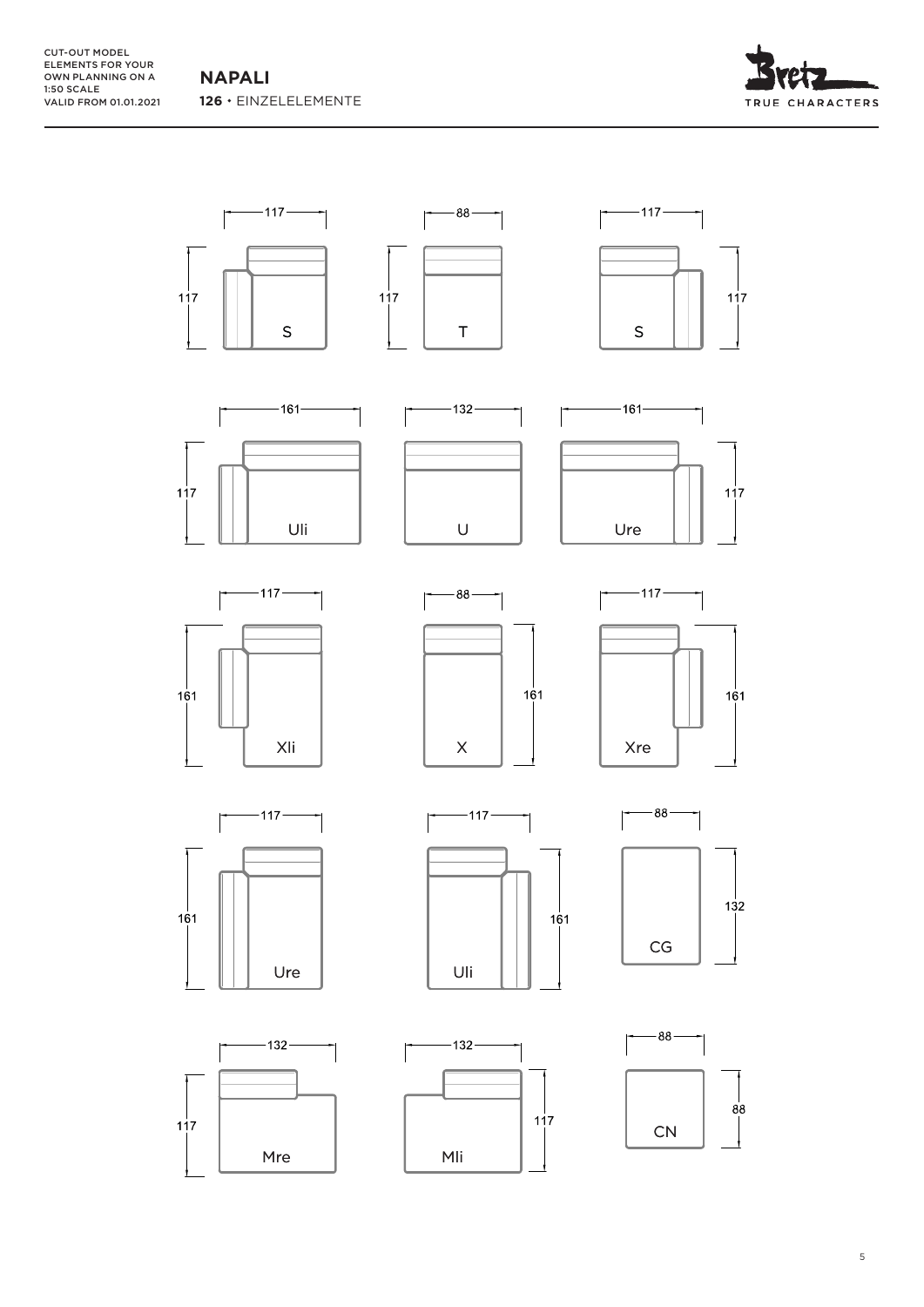CUT-OUT MODEL ELEMENTS FOR YOUR OWN PLANNING ON A 1:50 SCALE VALID FROM 01.01.2021

**NAPALI** 126 · SOFAS



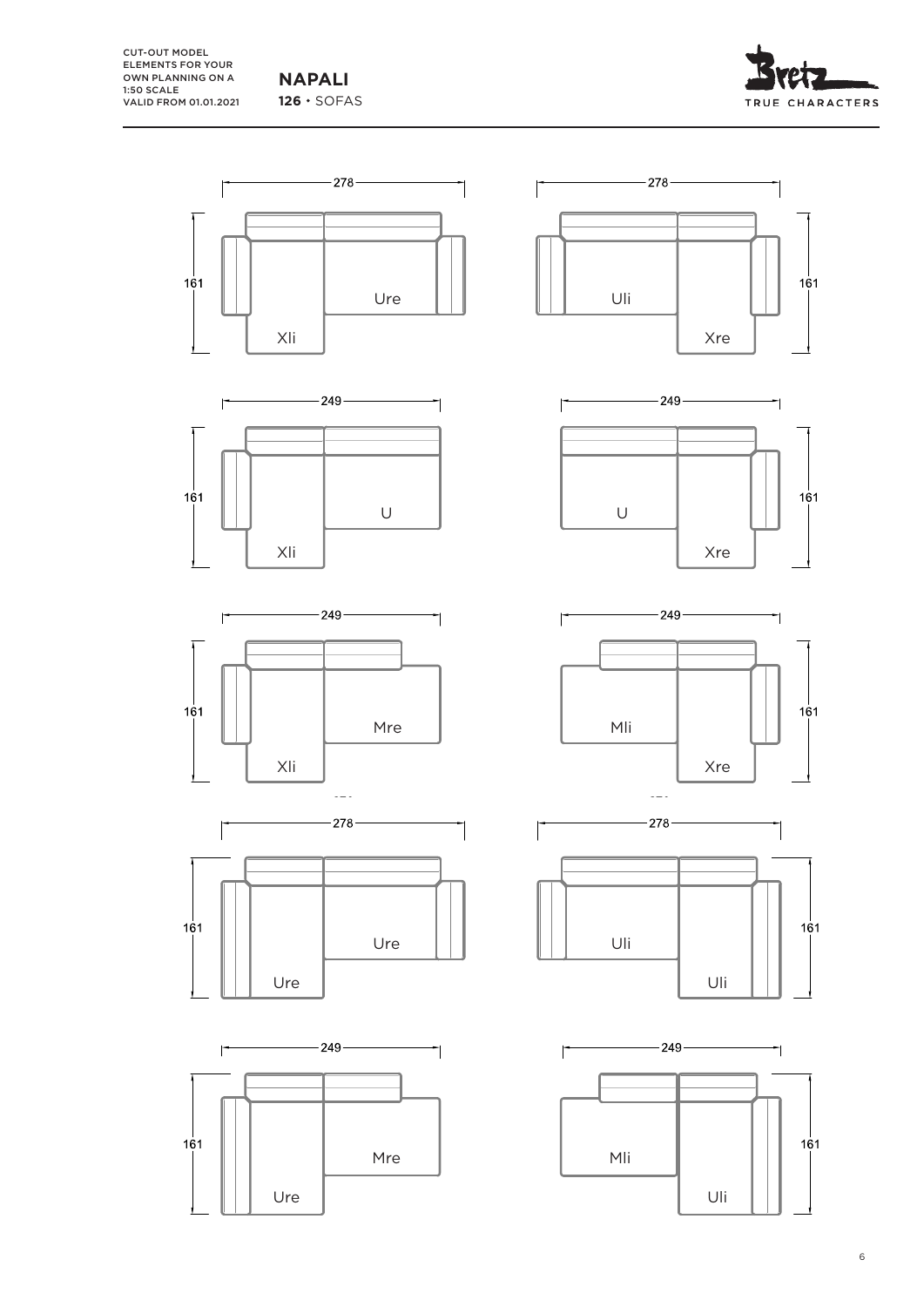**NAPALI** 126 · SOFAS · ECKGRUPPEN



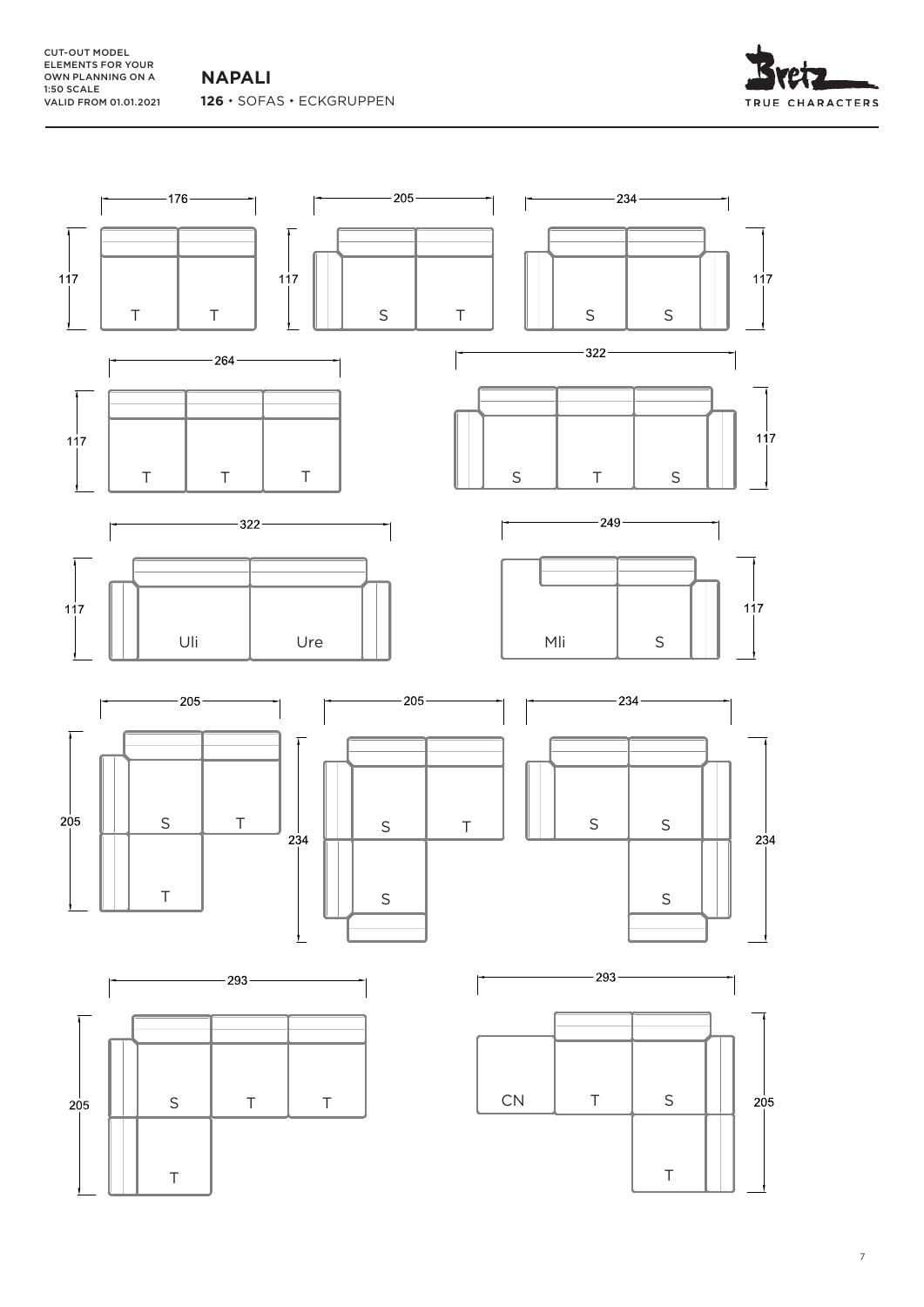**NAPALI** 126 · SOFAS · ECKGRUPPEN

CUT-OUT MODEL ELEMENTS FOR YOUR OWN PLANNING ON A 1:50 SCALE VALID FROM 01.01.2021  $17.0$ 

TRUE CHARACTERS

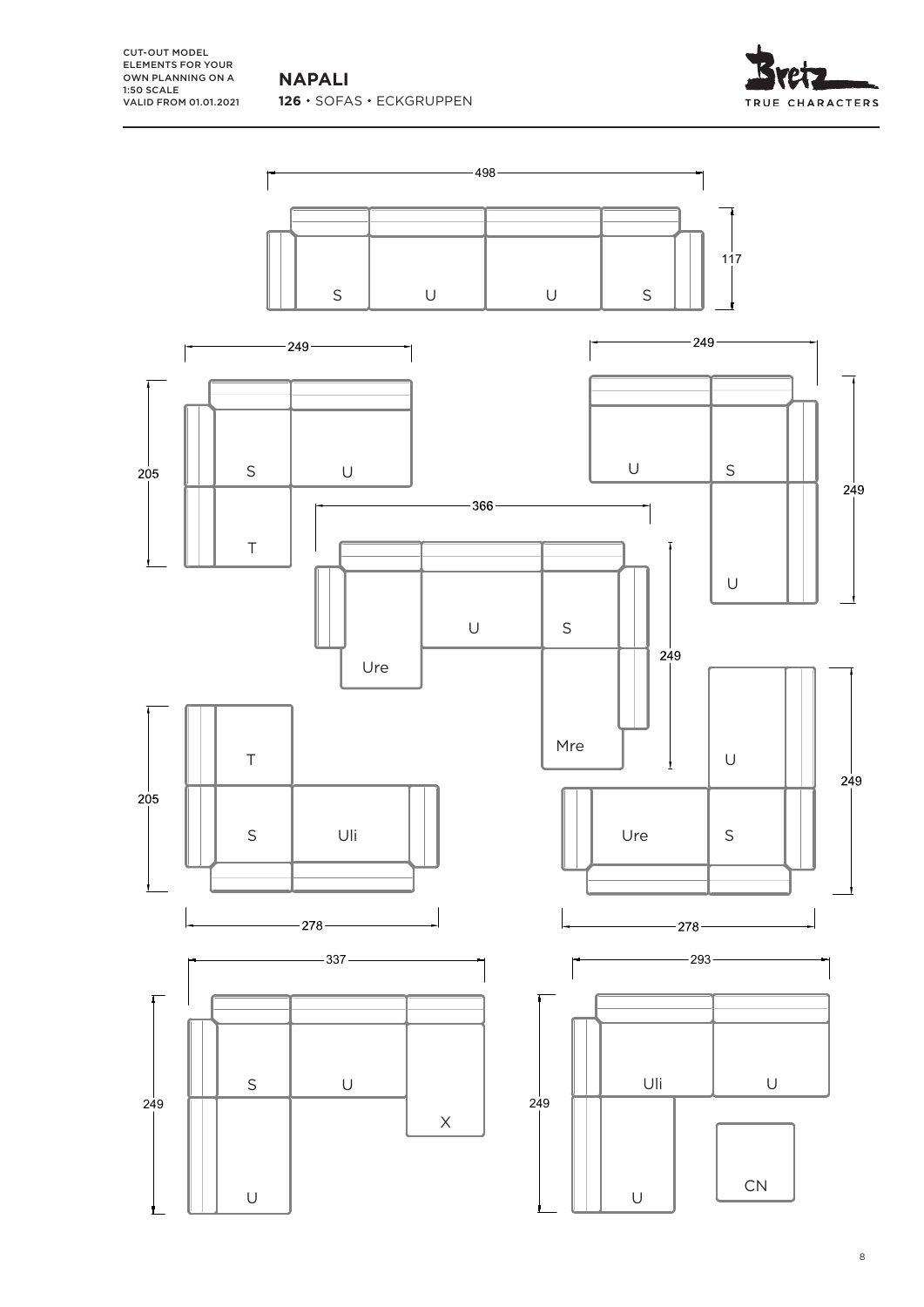CUT-OUT MODEL ELEMENTS FOR YOUR OWN PLANNING ON A 1:50 SCALE VALID FROM 01.01.2021

**NAPALI 126**  ECKGRUPPEN





9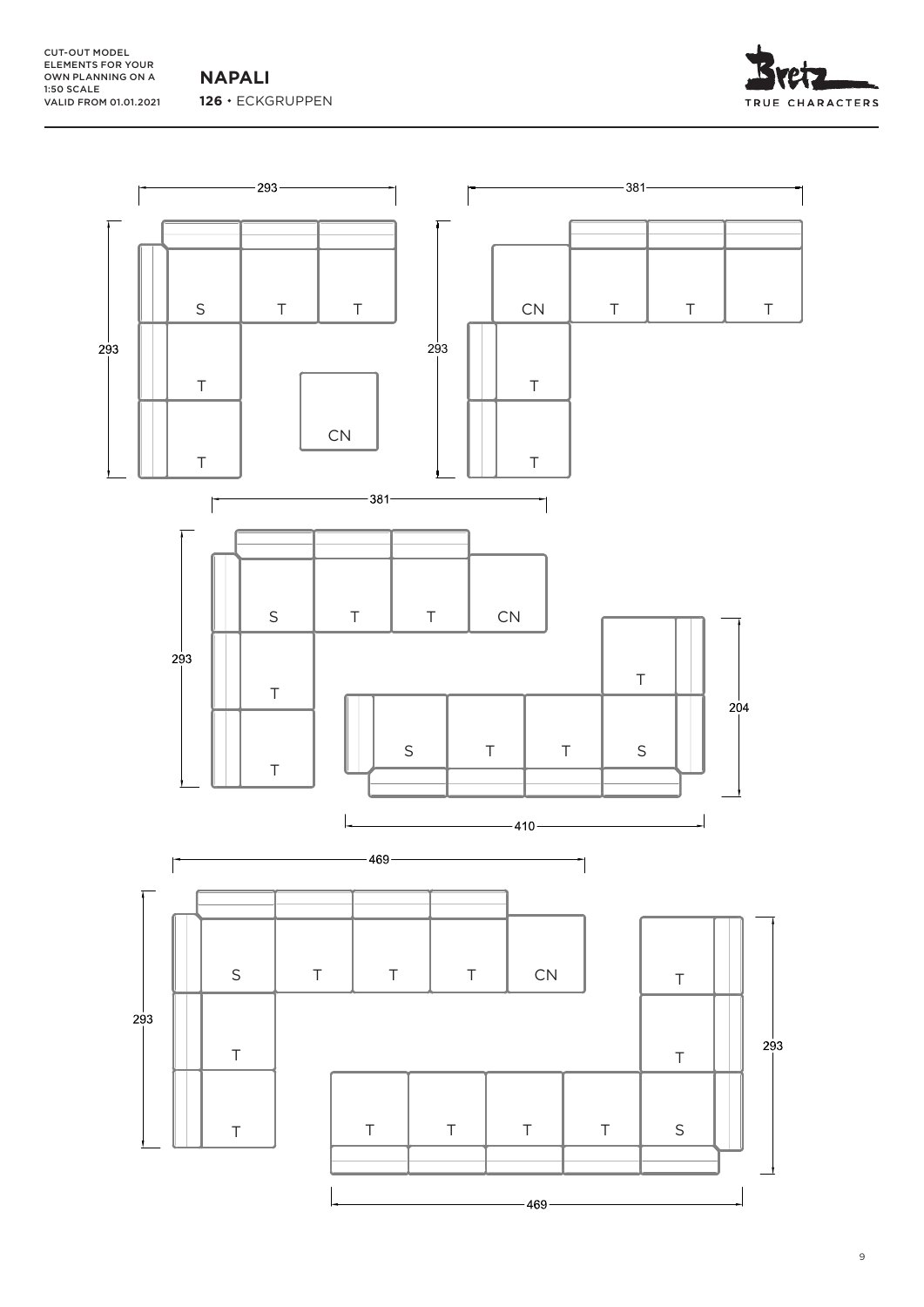**NAPALI 126**  ECKGRUPPEN

CUT-OUT MODEL ELEMENTS FOR YOUR OWN PLANNING ON A 1:50 SCALE VALID FROM 01.01.2021





10